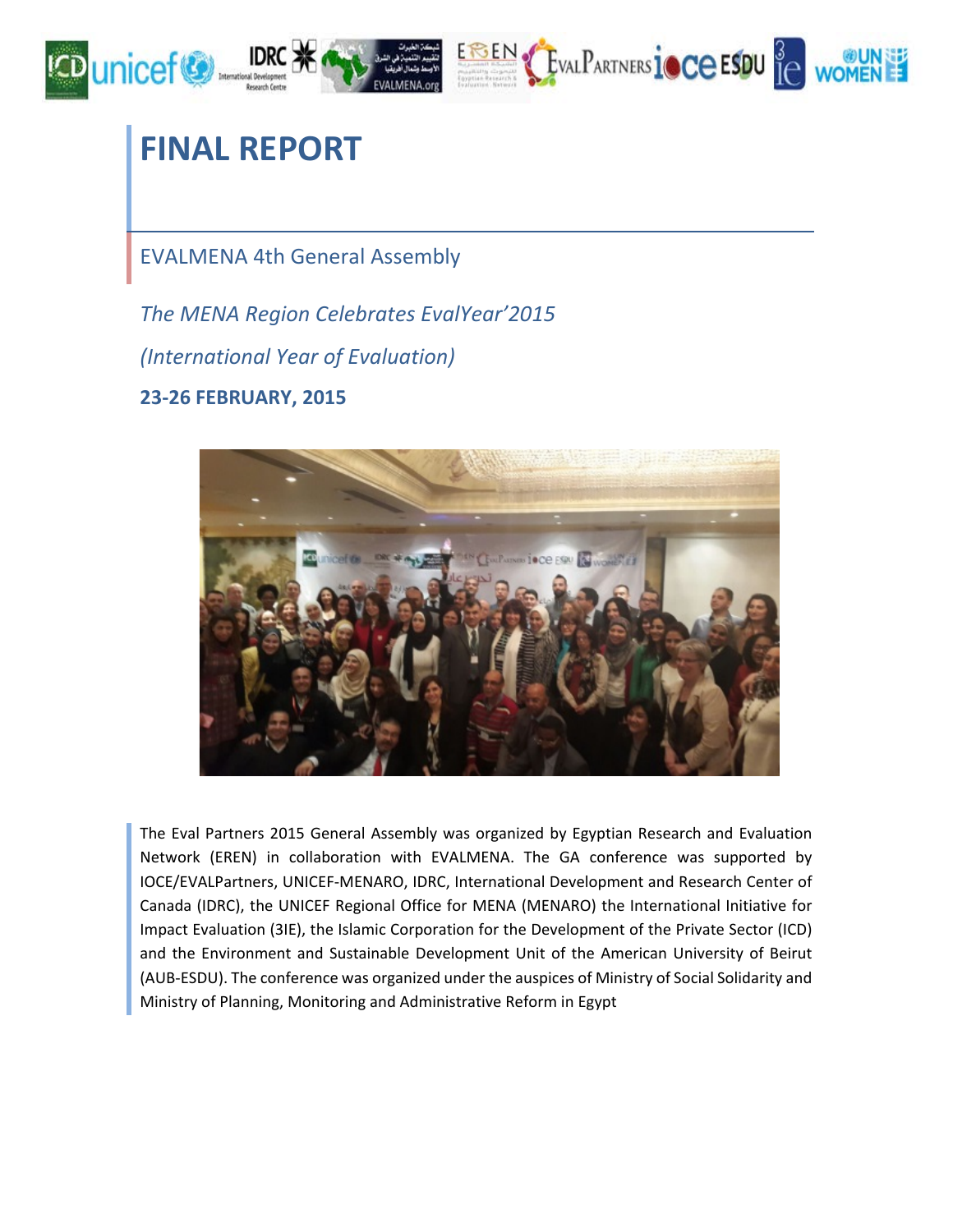## **Table of Contents**

| 1.          |                                                                                                                                                       |
|-------------|-------------------------------------------------------------------------------------------------------------------------------------------------------|
| 2.          | One-day Seminars - Six seminars Prior to Eval MENA GA3                                                                                                |
| 3.          |                                                                                                                                                       |
|             | 3.1 First Session: Bridging the gap between the evaluation community and                                                                              |
|             | 3.2 Second Session: MENA priorities for the 2016-2020 Evaluation agenda7<br>3.3 Third Session: The Big data vs. Small Data debate and how to position |
|             |                                                                                                                                                       |
|             | 3.4 Fourth Session: Multiple partnerships towards EVALPartners 9<br>3.5 Fifth Session: Towards a strategy for mainstreaming evaluation in             |
|             |                                                                                                                                                       |
| 4.          |                                                                                                                                                       |
|             | Action items proposed to be revisited in the GA of 201611                                                                                             |
| 6.          |                                                                                                                                                       |
| 5.          |                                                                                                                                                       |
| $7_{\cdot}$ |                                                                                                                                                       |
|             |                                                                                                                                                       |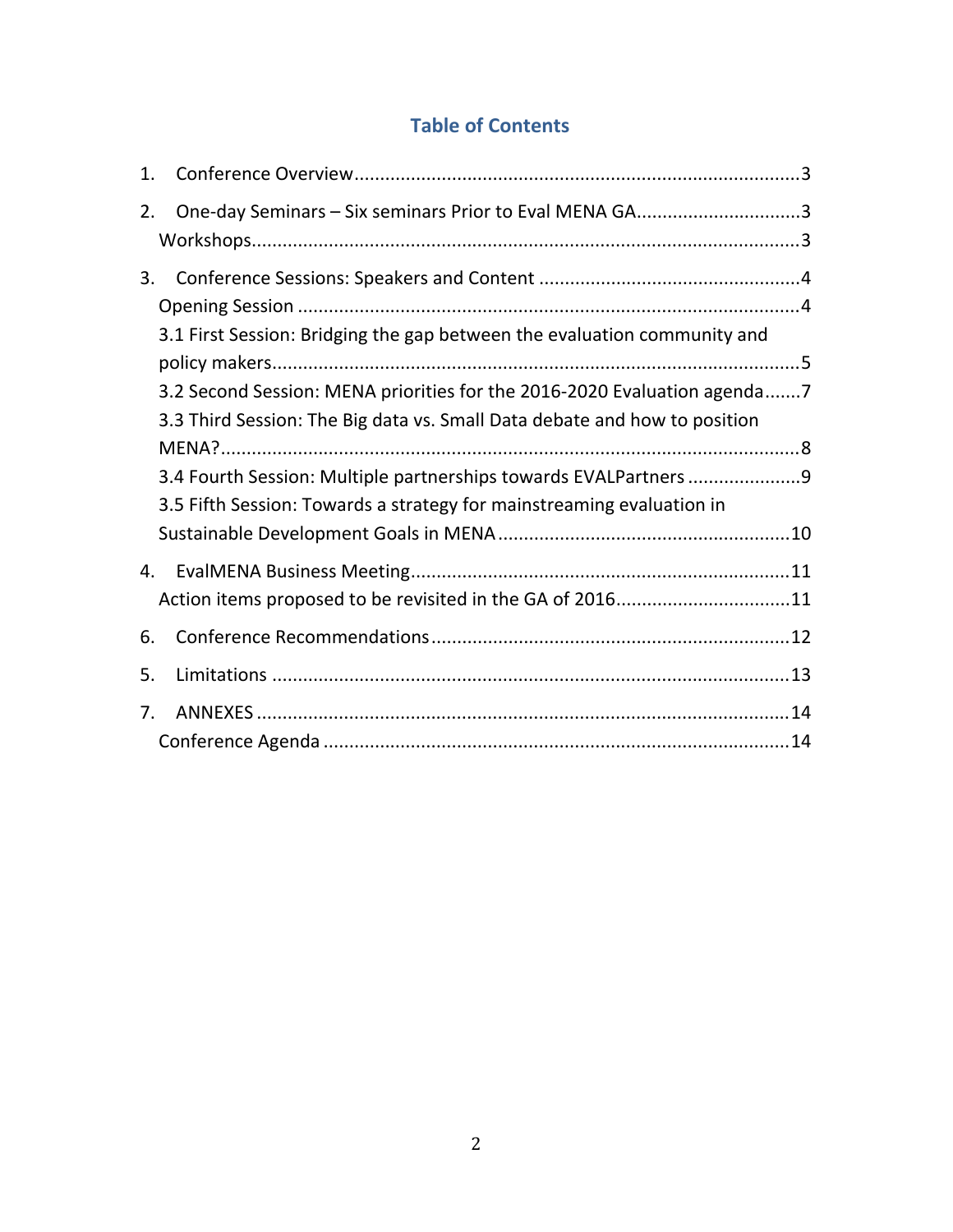## <span id="page-2-0"></span>**1. Conference Overview**

During the period of 23<sup>rd</sup> to 26<sup>th</sup> of February, EREN, in collaboration with EvalMena, hosted the EvalMENA  $4<sup>th</sup>$  General Assembly in Cairo with a title of "The MENA Region Celebrates EvalYear'2015". The conference was supported by IOCE/Eval Partners , UNICEF-MENARO, together with the International Development and Research Center of Canada (IDRC), the UNICEF Regional Office for MENA (MENARO) the International Initiative for Impact Evaluation (3IE), the Islamic Corporation for the Development of the Private Sector (ICD) and the Environment and Sustainable Development Unit of the American University of Beirut (AUB-ESDU). The conference was organized under the auspices of Ministry of Social Solidarity (MoSS) and Ministry of Planning, Monitoring and Administrative Reform.

The conference aimed to discuss study and make recommendations to five key components:

- Bridging the gap between the evaluation community and policy makers
- MENA priorities for the 2016-2020 Evaluation agenda
- The Big data vs. Small Data debate and how to position MENA?
- Multiple partnerships towards EvaPartners
- Towards a strategy for mainstreaming evaluation in Sustainable Development Goals in MENA

International organizations, government officials, monitoring and evaluation specialists, youth evaluators, representatives from the different evaluation networks of EVALMENA, local and international academic professional evaluators and a parliamentarian member were present at the conference.

## <span id="page-2-1"></span>**2. One-day Seminars – Six seminars Prior to Eval MENA GA**

#### <span id="page-2-2"></span>**Workshops**

One day prior to the conference, six parallel workshops took place simultaneously. They were mostly meant to enhance knowledge and skills on different vital topics related to evaluation. The sessions were led by senior evaluators and practitioners in different evaluation and development organizations. A number of 90 participants attended the workshops. The topics that the workshops discussed are:

- 1. Hearing Silenced Voices: Methods to Include Traditionally Disenfranchised Populations in Evaluation (Larry Bremer – English)
- 2. Real World and Holistic Approach to Impact Evaluation (Jim Rugh & Nermine Wally English)
- 3. Development Evaluation: What to evaluate? How? By whom? (Mohammed El Fouly Arabic)
- 4. Participatory Community Evaluation: Principles and examples from the field (Dalia Bayoumi, Arabic)
- 5. Advanced Impact Evaluation workshop (Howard White English)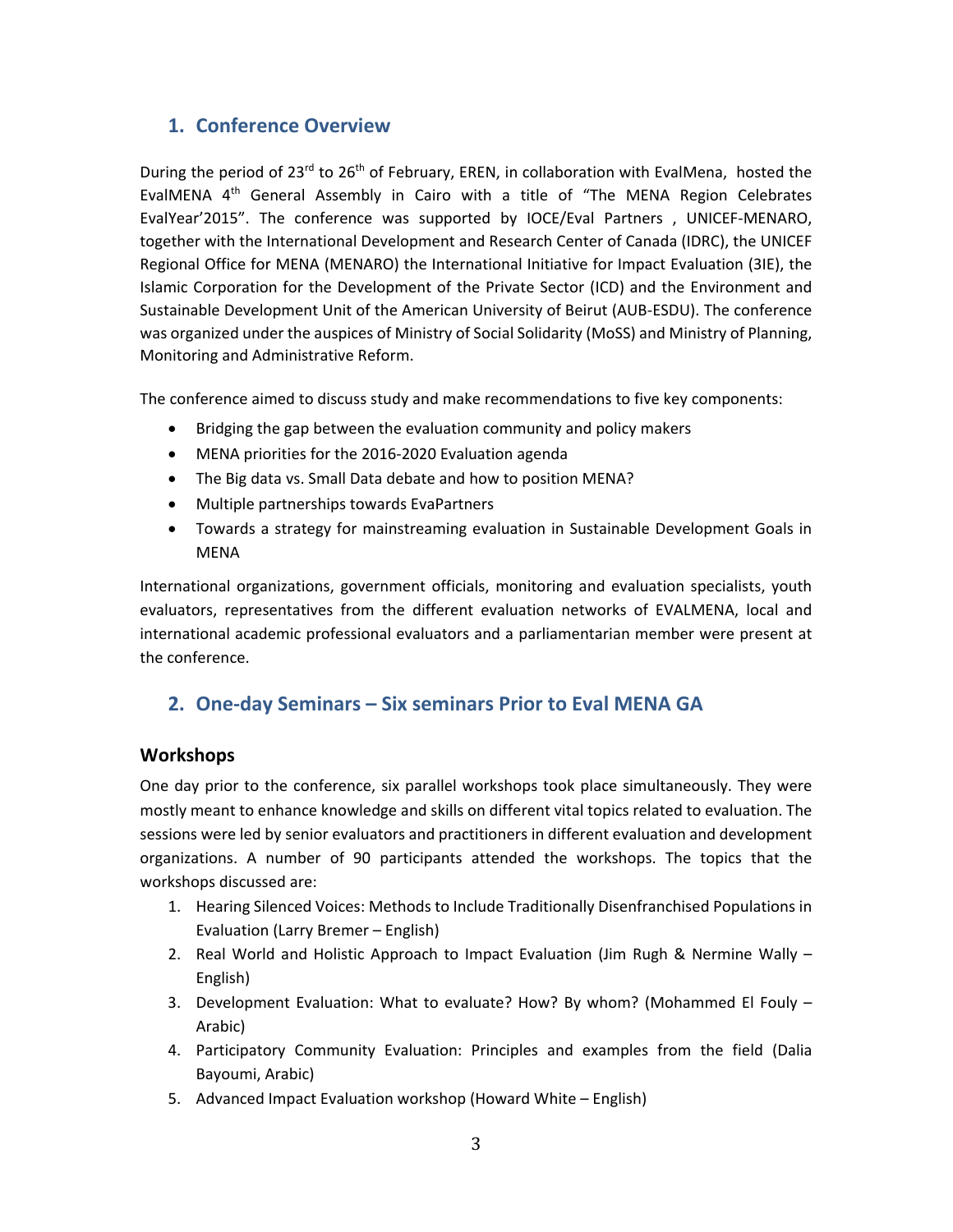- 6. Real Time Evaluation for Humanitarian Action (UNICEF headquarters English)
- <span id="page-3-0"></span>**3. Conference Sessions: Speakers and Content**

## <span id="page-3-1"></span>**Opening Session**

## **Speaker: H.E Ghada Waly,** Minister of the Ministry of Social Solidarity **Title: Challenges of Mainstreaming Evaluation in the Public Sector**

**Limited attention to evaluation in the development field:** National partners supporting and investing in research and evaluation are very limited, and the biggest proof is that nearly no NGOs are working exclusively on evaluation, except EREN in Egypt. Hence, return on investment from development is evidently limited.

**Not accepting being evaluated:**The evaluation is a very complicated process and it is important to know what are we evaluating. Officials in the public sector do not accept being evaluated as they see it as a way to judge their performance. There is a general situation of not accepting the dissemination of evaluation findings. A part of the problem in the public sector is the lack of incentives for results achieved by specific workers, where no line of accountability or of recognition is set up.

**Research-based interventions (MoSS's experience):** The problem is that the information are not centralized but rather disbursed Even the workers were not aware of the findings of the database because no one has all the information but every workers has some information and does not want to share it. An example for this is that MoSS eveloped a database for all NGOs in Egypt. Evaluation of this database indicated that 30% of the orphanages are not fully operational; and eventually the Ministry stopped issuing licensing for new orphanages.

**Conditional Cash Transfer Programme "Takaful and Karama":** Due to lack or very little monitoring in the social pension programme, not all of the beneficiaries of the cash assistance qualify and thus subsidies are irrationally disbursed and resources are wasted. MoSS has launched a new conditional cash transfer programme "Takaful and Karama" that aims to break the cycle of poverty. This will be complemented with an employability programme. Constant evaluations for the programme are conducted to decide on what is sustainable and what is not. It is extremely important is to explain to the workers how the evaluations are useful for the programme.

## **Speaker: Marco Segone,** Chair of UNEG and the Director of Evaluation at UN Women

#### **Title: The world we have versus what we want**

In order to implement evaluation you need to work on the supply and demand side, as well as building the capacities of the policy makers. That's is why EVALMENA aims to:

- $\checkmark$  Develop individual capacities
- $\checkmark$  Strengthen institutional capacity
- $\checkmark$  Strengthen enabling environment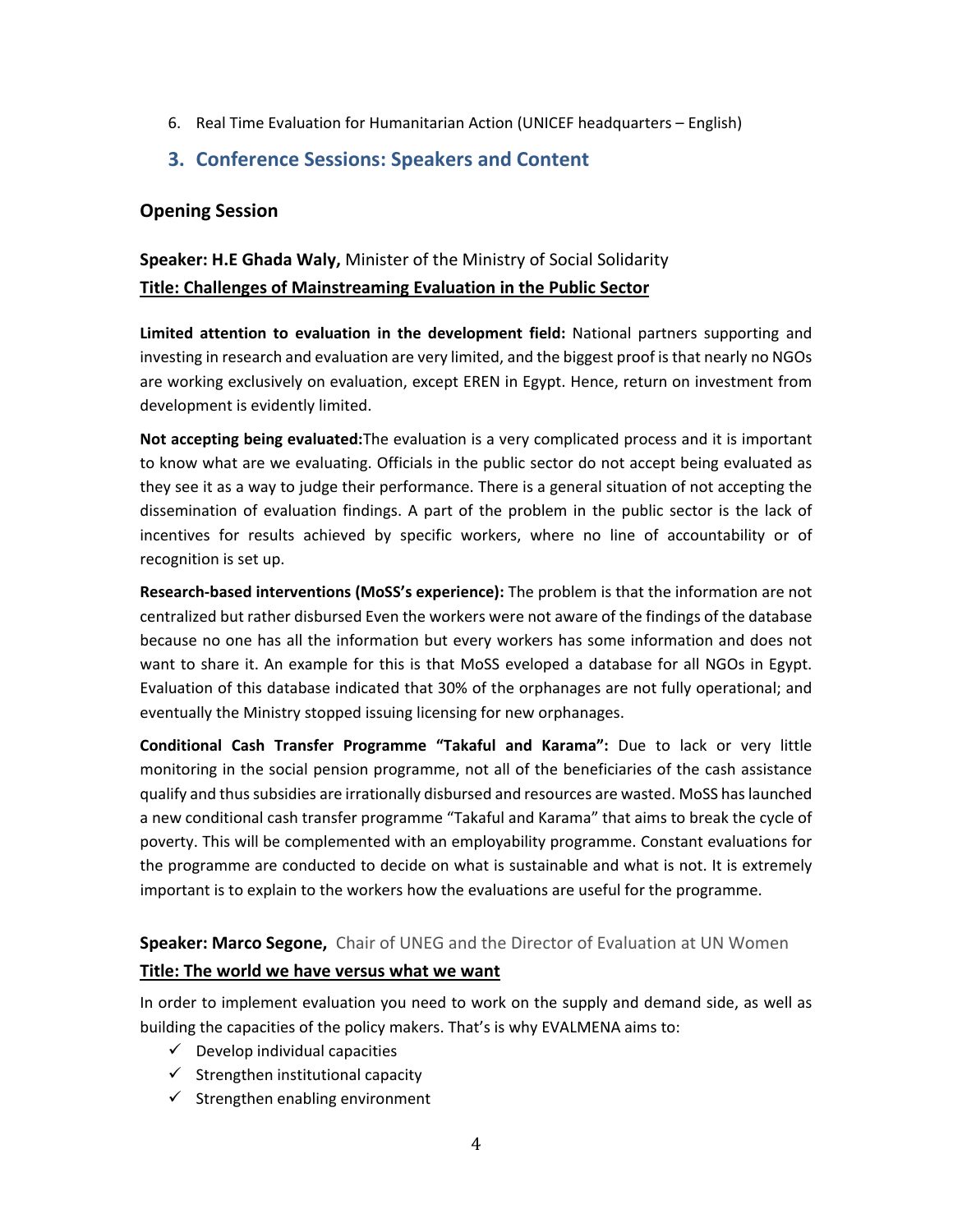EVALMENA started with just a few people and we are now global network that hosts UN secretary general and other influential people. By declaring 2015 the year of evaluation EVALMENA aim to mainstream evaluation in the development sector as well as institutionalize it in the government and public sector.

Mr. Marco Segone presented a significant presentation on "equity-based approach" and he professionally linked it to evaluation to prove that there is a major linkage between equity and evaluation. Each single evaluation should focus on equity and should mobilize donors and organizations to adopt

Mr. Segone ended his speech on transferring the lantern of evaluation, where

## <span id="page-4-0"></span>**3.1First Session: Bridging the gap between the evaluation community and policy makers**

**Title: How can we mobilize the 22 Arab Countries to support Evaluation practices in national programs and public policies like the mobilization we have seen around EvalYear?**

#### **Keynote Speakers:**

- **Policy makers response: Hind EL Fayez,** member of the parliament Jordan
- **VOPES response: Jamal Ramadane,** President Moroccan Evaluation Association Morocco
- **Arab Development Agencies response:Mohamed El Nyami,** on behalf of**Khaled Al-Aboodi,** CEO of the ICD (member of the Islamic Development Bank group)
- **International Development agencies response: Dr. Roumiana Gantcheva,** Regional M&E Chief, UNICEF MENARO
- **Research organizations and academia response: GhadaMousa,** Head of Governance Center, Ministry of State of Administrative Development & EREN Board Member
- **Doha Abdelhamid,** head of monitoring and evaluation unit, King Abdelaziz for impact evaluation, Saudi Arabia

#### **Hend El Fayez:**

The parliamentarian members in Jordan are facing many challenges, particularly regarding the monitoring and evaluation sector. In order to hold the government accountable, as a member, one needs to have the resources and tools to help us with our job. The members are working without any resources and there are no good calibers. Furthermore, there is a gap between the parliament and the people because the people vote for the individual based on a personal judgment and not based on the policies and program proposed. The civil society organizations as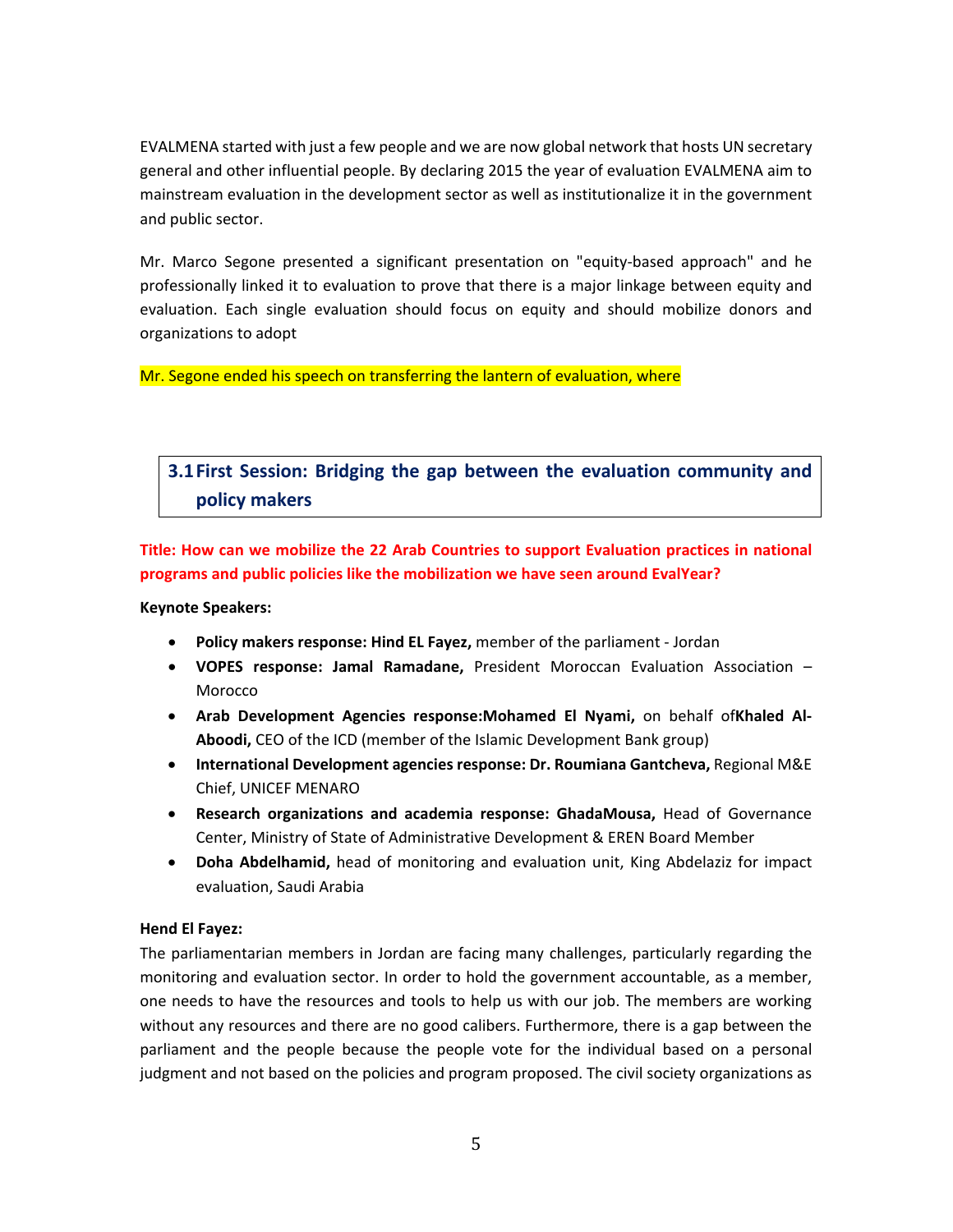well as the citizens and the media need to participate with the parliament to unify efforts and improve the system.

#### **Gamal Ramadani:**

The Moroccan network focuses on 4 components that are

- $\checkmark$  The importance of M&E
- $\checkmark$  Public debate
- $\checkmark$  Capacity building and training for whoever is interested in M&E on the institution and individual level

#### **Mohamed El-Yamy:**

IOCE focuses on supporting evaluation, and organizational capacity for the private sector is considered as they play a major role in development of societies. This can be defined as offering job opportunities and supporting micro, small and medium enterprises (MSMEs). MSME as it consists 50% of the production of an economy. The organization also does advocacy work in order to affect and improve national policies.The prior mentioned goals and objectives couldn't be achieved without a well-maintained monitoring and evaluation system that is a separate entity or a department to ensure remaining objective and reaching un-biased findings.

#### **Ghada Mousa:**

Changing the policies adopted by the current government. These policies should also include evolving the culture of these governing bodies to accept the concept of monitoring and evaluation. The government should then focus on evaluating educational system in order to ensure quality education services across the country, which leads to the birth of evaluation in the Egyptian culture.

There is a misconception between monitoring and evaluation. There should be a fine line, when it comes to educating young evaluators, regarding the difference between monitoring and evaluation. It is quite vital for the trainers to focus on this point.

The research center within universities in Egypt must offer training programs directed towards monitoring and evaluation. This is due to the lack of adequate budgeting for research allocated for evaluation, if any.

#### **Romiana Gantcheva:**

UNICEF has a decentralized system for monitoring and evaluation and it is absolutely essential to include civil society. Not only does UNICEF value the evaluations but stresses on the importance of understanding the findings and building on the analysis. Few of the examples are:

Palestine: CCT program benefits 290,000 children in the country and addresses child poverty from a multi-dimensional perception. The evidence of evaluating the program showed a need for training of social workers a need to take a more integrated approach in social protection.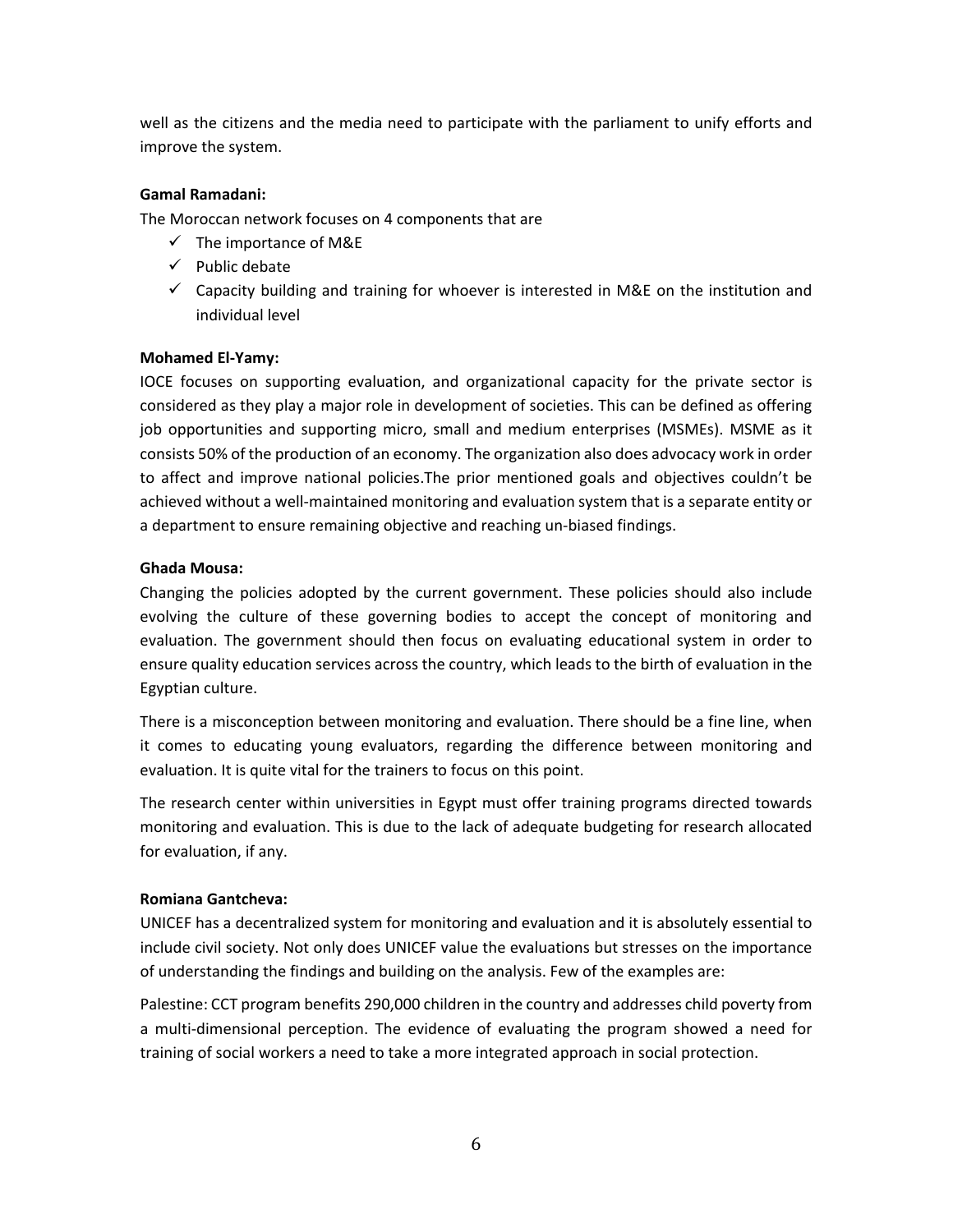Yemen: The social protection programme in Yemen suffered from shortage of inclusion to the people who are in need of the help. Moreover, rducation and proper sanitation are services that were not offered in some of the areas where the program is operational. As a result, several policies were modified with the cabinet's approval as well as expansion of programmecoverage to reach 250,000 families.

#### **Doha Abdelhamid:**

The communication is a vital issue for our society. This will prevent to reinvent the wheel again but a solid system should be present to build on, instead of replicating the efforts exerted.

Ms. Doha has worked with Ministry of Finance (MOF) and 14 other organizations to construct M&E systemin the public sector. The project began in 2000 and was supported by the media. After the successful completion of the program, other ministries wanted to adopt the same policies. After one and a half year of success, the program was stopped after a cabinet reshuffle, where the new ministers decided to stop the project.

## <span id="page-6-0"></span>**3.2 Second Session: MENA priorities for the 2016-2020 Evaluation agenda**

#### **Keynote Speakers:**

- **Dr. Mohamed El-Fouly,** Professor of National Research Center and Evaluation Senior Advisor
- **Jim Rugh,** Coordinator at EvalPartners International Initiative

#### **Dr. Mohamed El-Fouly**

The use of English language in evaluation is not correct or relevant to our culture because this is targeted for the government and the public sector workers. The aim of the funded pilots is to institutionalize the policies with a focus on sustainability. That is why the use of language is very important.

The M&E should not just be included in the universities but also included in the syllabus of schools. As for the problem of the society in accepting evaluation, this starts from within the family where the father does not accept criticism from the children. It is an easy mission to promote the concept of M&E and reach out to every individual in the MENA region. Starting from teaching methodology and school syllabus is a crucial aspect to start transferring knowledge to the younger generations.

#### **Jim Rugh:**

This is a very important year for all of us because it is the international year of evaluation and the focus of the world will be directed towards evaluation. This includes the media and even UN general assembly. Twenty three events across the world are discussing the global evaluation agenda 2016-2020.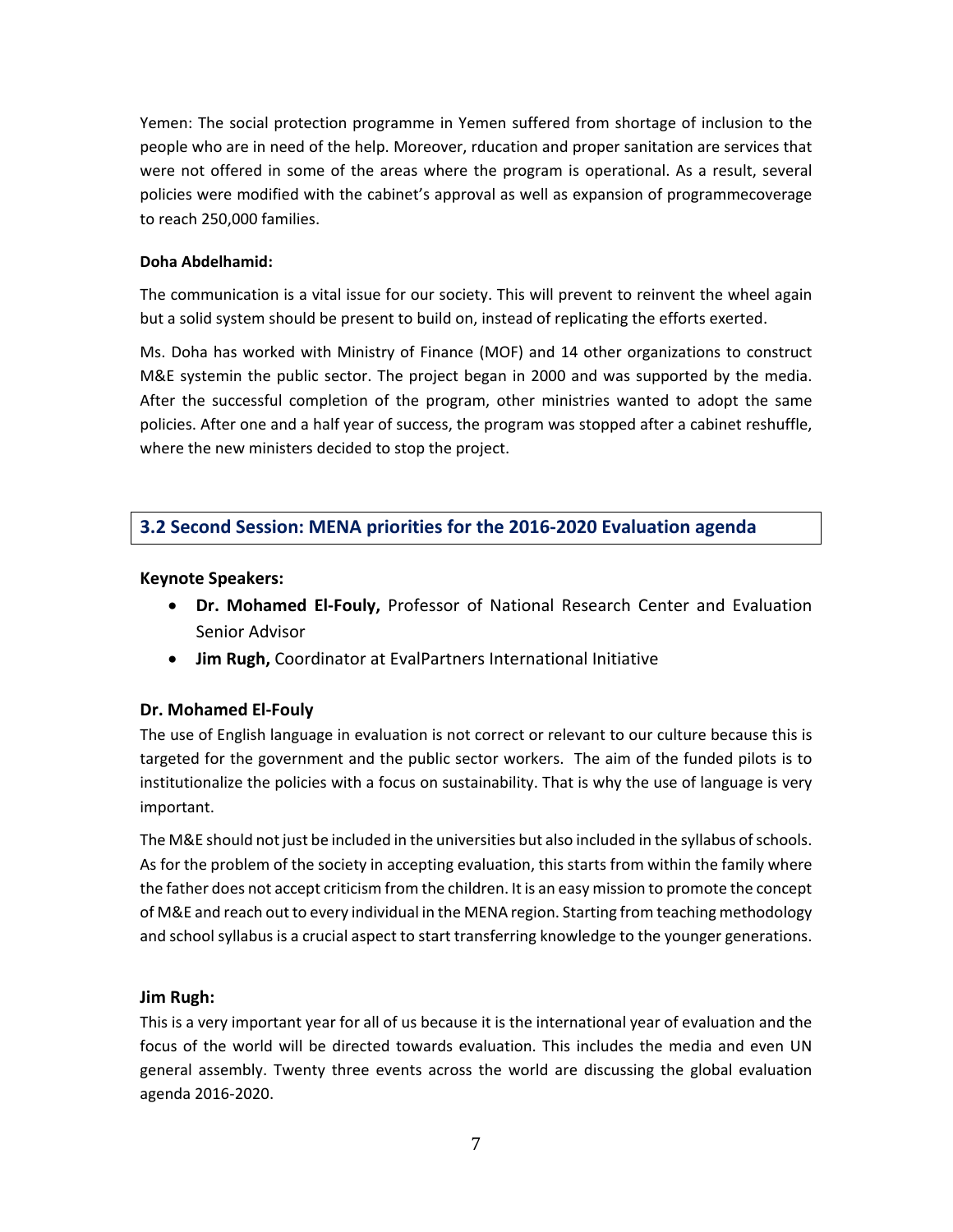**Activity**: The audience was divided into three discussion groups. Each group had to propose five action items, which will be revisited in the GA of 2016.

The three discussion topics were:

- Strengthening an enabling environment for evaluation in MENA
- Strengthening institutional capacity for VOPEs and Civil Society in MENA
- Strengthening individual evaluator capacity development in MENA

#### **Plenary training**

**The EvalPartners VOPEs toolkit as a means to reinforce VOPEs in the region**

**Speakers: Jim Rugh and Nermine Wally**

<span id="page-7-0"></span>**3.3 Third Session: The Big data vs. Small Data debate and how to position MENA?**

#### **Keynote Speakers:**

- **Howard White,** Executive Director, 3IE (International Initiative for Impact Evaluation)
- **Larry Bremer,** President (2013-2014) Canadian Evaluation Association

#### **Discussants:**

- **Mr. Pablo Rodriguez,** member of the Red EvaluARnework Argentina
- **Bruce Currie Alder,** Director of IDRC MERO office

#### **Howard White:**

SMALL DATA: The small data should be used in research and analysis and should never be undermined. Governments usually tend to scrap old program. Mozambique was a successful experience where small data was optimally used especially in the CCT program. Analyzing small data helped to guide policy makers and implementers to expand the program from a pilot implemented in 70 villages to national policies targeting over 600 villages. This proves that high quality studies can influence policies and save lives.

BIG DATA: The challenges to big data are mainly getting quality data, accessing the data itself and accessing and using of administrative data.

#### **Pablo Rodriguez:**

Impact evaluation goes beyond just studying the impact. No single methodology had a monopoly on influencing policies but we need to find a common ground and a way to reach development interventions. A balance between qualitative and quantitative analysis is important for a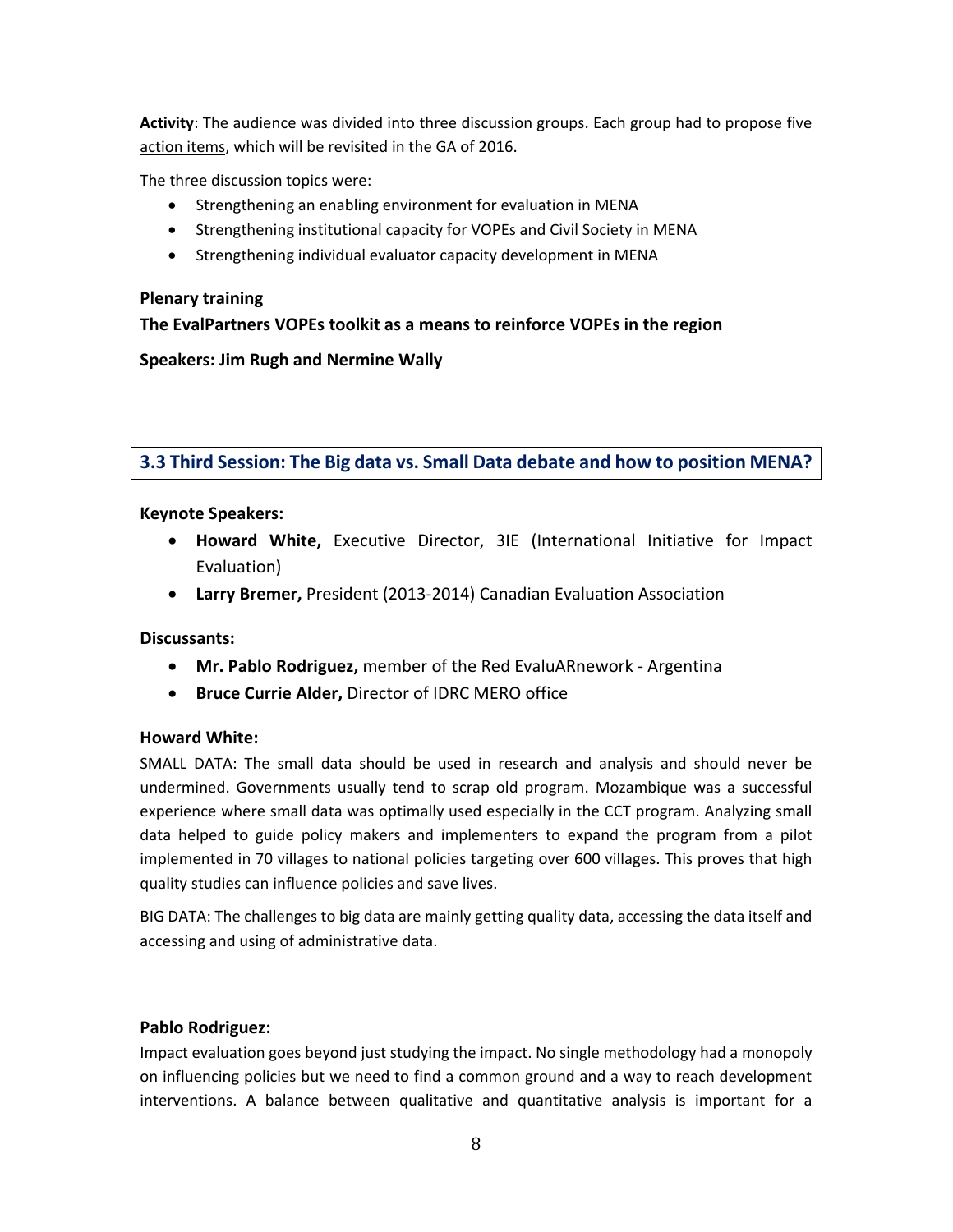comprehensive impact evaluation. Journalism can be compared to impact evaluation in the sense that good journalism does not tell a story but to clarify an issue for the people by giving examples without giving claims of their own.

*"Evaluation cannot hope for perfect objectivity but neither does this mean that it should slump into rampant subjectivity"*. Ray Pawson

#### **Bruce Alder:**

#### *Questions we need to ask ourselves?*

- How to explain what evaluators do without naming it 'evaluator'?
- How do we know, as evaluators, what we know?
- What do we want to learn?
- What is the information that is viewed as credible?

The world is focusing so much on the big data and the use of the newest technologies but neglecting history. The study of history could help us understand how did we reach where we are now. The key trend is that the status quo is changing. Open data and open access for information is getting more and more public. We need to make the research and evaluations that have been conducted to make it available for the public. Additionally, data set with analyzed economic activity of the country, which is now available for most countries. The role of evaluators is now shifting from policy making to include a premiere to the experiences as philosophers and how do you understand social change.

#### **Speaker: Amjad Attar,** President of EVALJordan

#### **Title: The data case in MENA: the Evaluation database enhancement project**

EVALJordan has an initiative to create a database for all evaluation in order to make it public for other evaluators to benefit from and enhance the policymaking process using evidence-based research. A proposal was submitted to the IOCE and \$950,000,000 was granted to launch the initiative. The idea was to link evaluators and decision makers together and was then evolved to become an online evaluation database. The online database is currently a hub for policy makers, evaluators, researchers and individuals.

#### <span id="page-8-0"></span>**3.4 Fourth Session: Multiple partnerships towards EVALPartners**

**EvalYouth in MENA:** the Egyptian experience in working with young evaluators (Youssef Wardani, Deputy Minister of Youth, Egypt) – Session Chair: AwnyAmer, IDEAS and EREN Board Member

The session emphasized on the need to simplifythe terminology of evaluation for all people in make the culture of evaluation widely disseminated and eventually accepted. Mr. Werdany also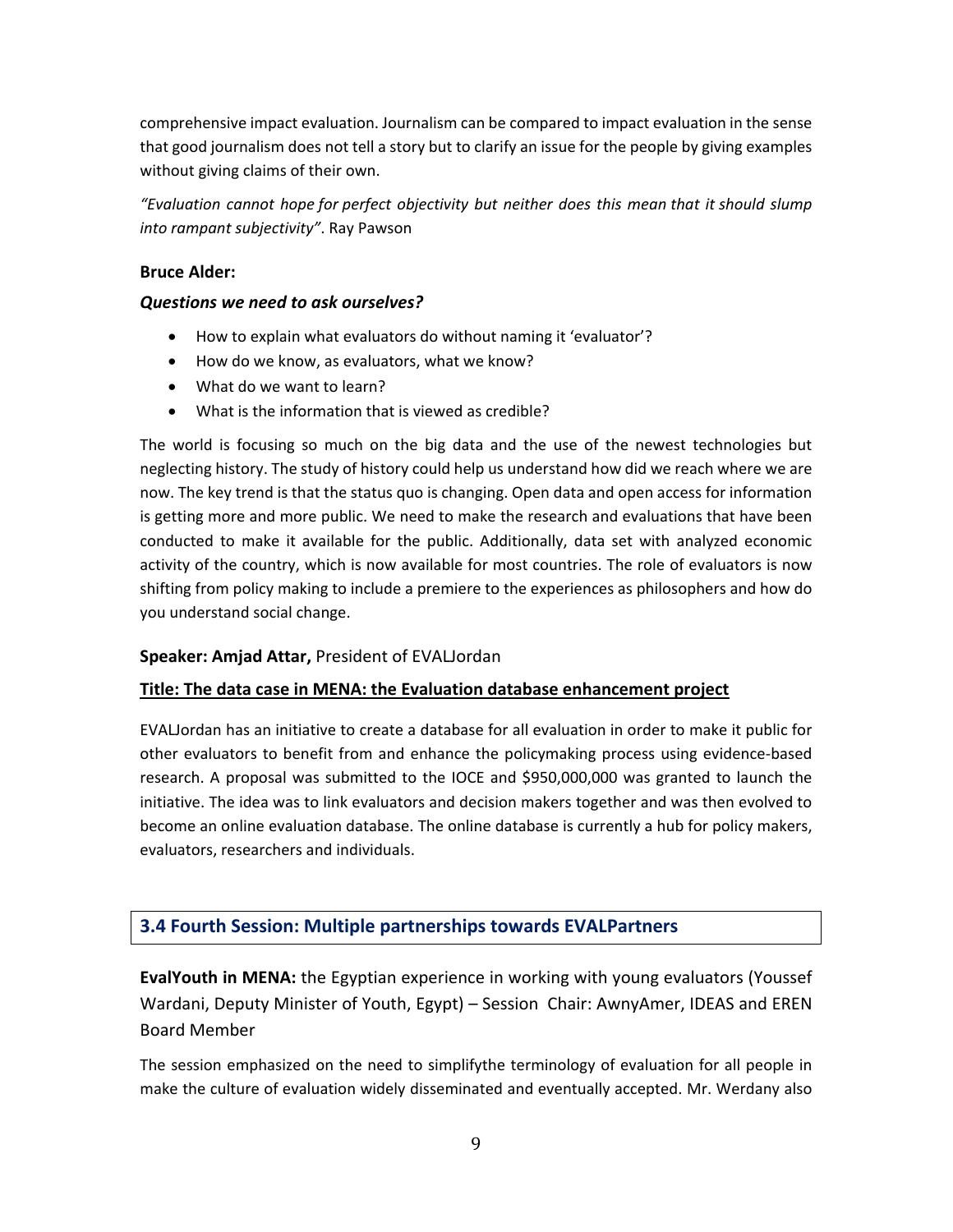highlighted the important role of youth in strengthening evaluation. It recommended an extensive plan of youth integration in the evaluation of development and in the decision making process. This could be done basically through capacity building and training.

**EvalGender in MENA**: A roadmap towards integrating the EvalGender initiative Maha El-Said, EREN board member & Gender Advisor)

The aim of EvalGender is to promote the concept of equity based gender research. Usually when analyzing the findings of evaluation, the separation between men and women does not occur.

**Is EvalMedia a possibility:** Osama Kamal, Director and presenter of TV Program 360)

Evaluators need to collaborate with the media in order to give more visibility to the field and advocate for it. Efforts could be directed towards examining various media channels and forms to communicate evaluations to the public.

<span id="page-9-0"></span>**3.5 Fifth Session: Towards a strategy for mainstreaming evaluation in Sustainable Development Goals in MENA**

*Plenary Discussion: A backward looking assessment of the MENA experience with the MDGs and lessons learned for the SDGS.*

**Keynote Speakers: Dr. Laila El-Baradei Mohamed Yami** – Saudi Representative on behalf of **Anis ben-younes** - Tunisia **Mohamed Qariouky** – Jordan

#### **Laila El-Baradei:**

In order to implement the Sustainable Development Goals (SDG), strategic planning from the start is the key. One of the challenges of the Millennium Development Goals (MDG) was the funding sources and successfully reaching the people who need it the most. The goal of all development projects is not to entirely accomplish international goals but focus on the local problems and aim for quality as well as the quantity.

#### **Mohamed Yami:**

The government seriousness in achieving the SDGs is reflected in specific issues. The most important issue is to develop a timeframe and an action plan along with forming partnerships with international organizations and interested donors. This is practically the most important factor in accomplishing real development.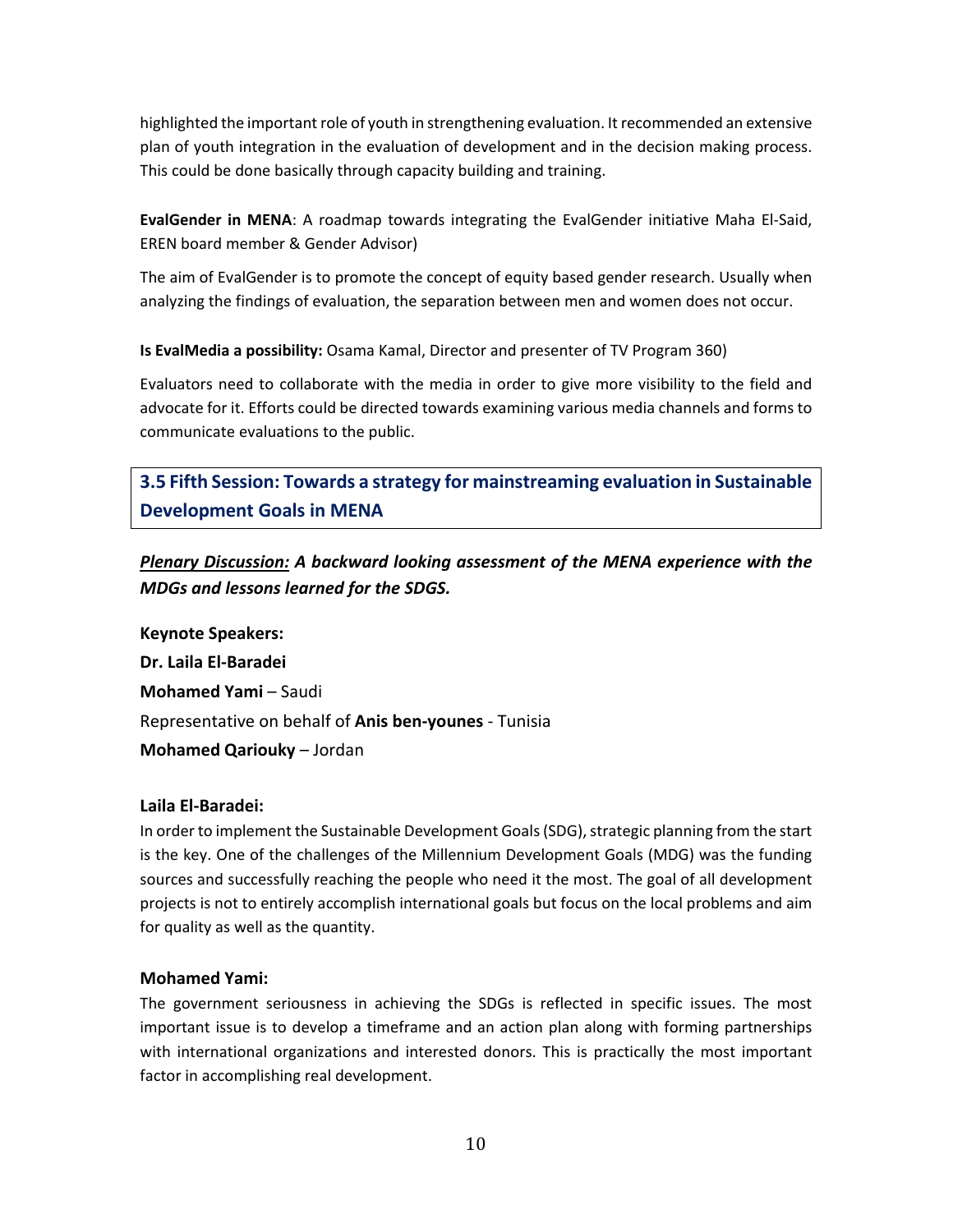#### Representative on behalf of **Anis ben-younes** - Tunesia

It is recommended to get acquainted with the last report published in December of the UN assembly where it discusses the 17 goals within 6 priorities. It is a report that is worth reading and is very much linked to the issues we are currently discussing.

#### **Mohamed Qariouky**

Jordan has a success story with nearly achieving 5 goals of the MDGs. The country incorporated the MDG in its national agenda and Jordan calls for other countries in the region to benefit from its experience.

## <span id="page-10-0"></span>**4. EvalMENA Business Meeting**

#### <span id="page-10-1"></span>**Action items proposed to be revisited in the GA of 2016**

#### **1. Develop individual capacities**

#### *Capacity Building:*

Conduct a solid needs assessment for the practitioners in the MENA region. EVALMENA could play or arrange such an assessment. The EVALMENA P2P initiative is something similar to what was suggested where established organization could engage with less experienced networks.

#### *M&E Terminology:*

Terminology of M&E is to be unified and adapted in Arabic language in order contextualize the evaluation process within the Arab World.

#### *Engaging Youth:*

The youth evaluators usually have the theoretical experience but lack the practical field experience. Hence, it is important to offer mentorship or coaching for the youth together with internships with the expert evaluators to transfer the knowledge to new generations.

#### *Education*

Include M&E in all syllabi of the different university majors or offer accreditation to be permitted to practice evaluation.

#### *Awareness-Raising*

Make the role of evaluation clear to stakeholders and simplify the language in order deliver the right message.

#### **2. Strengthen institutional capacity**

#### *Readiness assessment*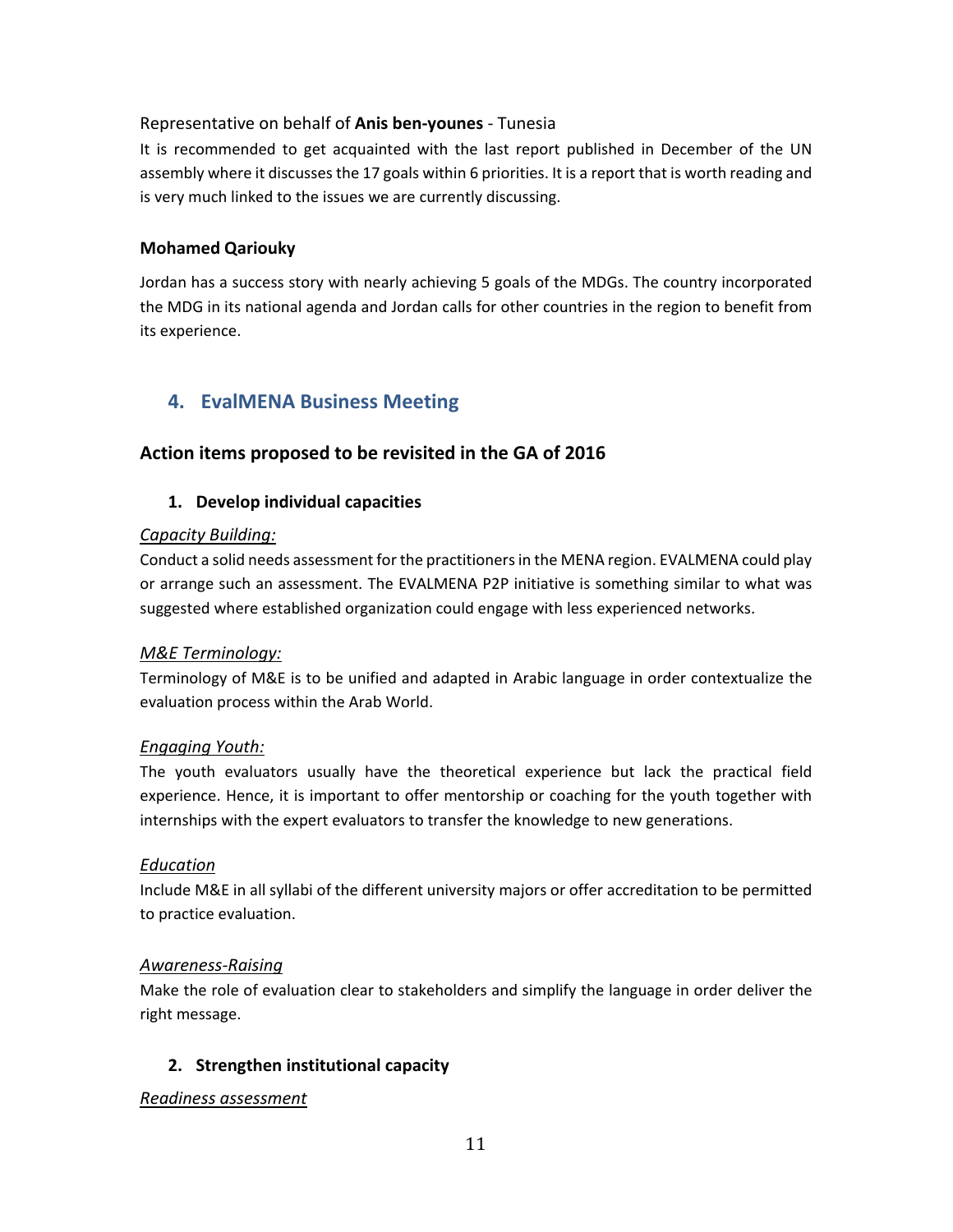Readiness assessment is a requisite to determine the monitoring and evaluation capacity and demand present in a country. The assessment is done at the national, local in the sector-wide levels of government.

#### *Non-financial Institutional Resources*

Raising awareness on the benefits of evaluation is an essential process that supports the internal processes of individuals and organizations to learn, apply, reflect and promote for the positive change at the institutional level. Awareness should be accompanied with knowledge sharing whether through the use of technology, online training and other various communication channels.

#### *Advocacy and Evaluation*

VOPEs should work and support government officials and parliamentarians in an attempt to institutionalize evaluation in the public sector. Evaluators should work closely with policy maker on draft laws that are research-based and follow up on law adoption process.

#### *Sustainability*

Evaluate the progress and performance of evaluations conducted by VOPEs.

#### **3. Strengthen enabling environment**

#### *National evaluation*

The evaluation law should be incorporated within the national and system of a country. All stakeholders have a common goal to work for, which is harmonized to the national priorities of whole state.

#### *Legal Framework*

In the MENA region, evaluators tend to jump to capacity building without going back and studying the root causes of the problem which is frequently the legal framework.

#### *Freedom of information law*

The flow of information and the transparency are two vital issues in establishing an enabling environment to evaluation practices. Information should favorably be made available for the public's access.

## <span id="page-11-0"></span>**5. Conference Recommendations**

#### **1. Evidence-based Policy Making**

A main topic discussed right through the conference was forming collaborations between evaluators and key government officials and policy makers to strengthen evidence-based policy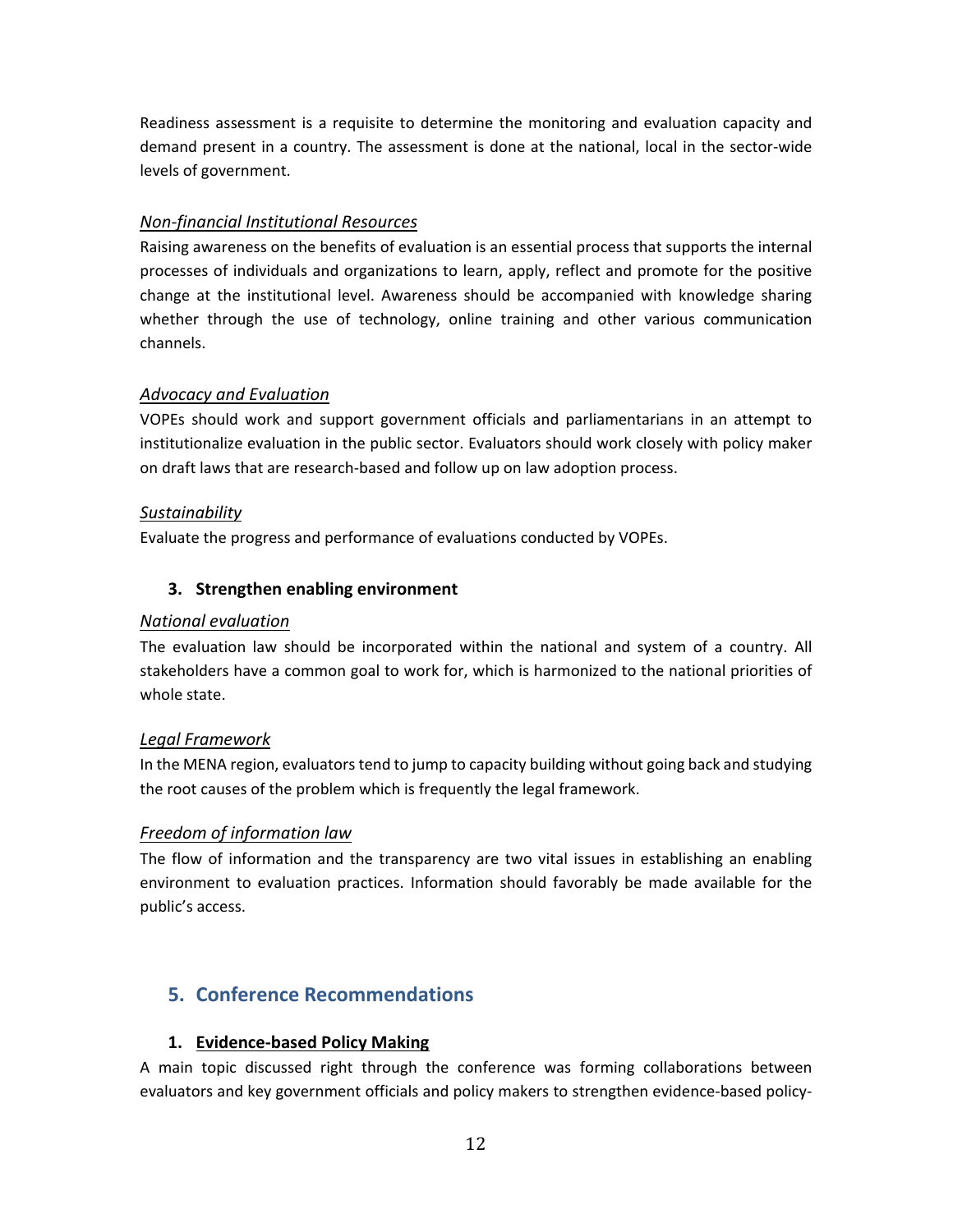making. In order to adapt such approach, a national state of readiness has to be present in order to benefit as well as conduct evaluations. The strategy starts with a readiness assessment and capacity building for government officials. This should be accompanied by a champion from within the ministries/government who to believe in the cause and is a part of it.

## **2. Government-Civil Society Collaboration**

Governments are recommended to build collaborations with universities, think tanks and NGOs to enhance transparency and accountability through promoting evaluation practices in all national programs, whoever the implementers are; government, NGOs or even private sector.

## **3. Culture of Evaluation**

National partners need to ally together to communicate their views on doing development better and on reflecting on lessons learnt from implemented initiatives, and then act accordingly. In an attempt to cultivate a positive culture towards accepting evaluation, the evaluator needs to develop a clear vision for the purpose of evaluating initiatives and to use different evaluation methods that fit to the stakeholders.

## **4. Sustainable Development Goals Contribution**

MDGs are collective targets for the world as a whole and were not designed to be implemented in all regions with a unified timeframe. Through the discussion in the conference, several subjects discussed and proposed to possibly revise and take into consideration in the new sustainable development goals (SDGs). Some of which are:

- The importance of evaluating the SDGs (the MDGs were not evaluated);
- Having different timeframes for every goal.

## **5. Media and Evaluation:**

Media channels are recommended to integrate evaluation as an important issue regarding the efficiency and effectiveness of development. Hence, media can help in promoting the culture of evaluation, and development practitioners should consider media people in the publishing of adapted or customized evaluation reports to be made available to media people.

## <span id="page-12-0"></span>**5. Limitations**

1. The seven parallel workshops the first day made it impossible to attend more than one workshop. If the workshops were spread through out the conference it would have given the attendees the chance to attend several workshops rather than just one. Another suggestion regarding this point would be that the sessions could be shorter and the attendees would select more than one workshop to attend.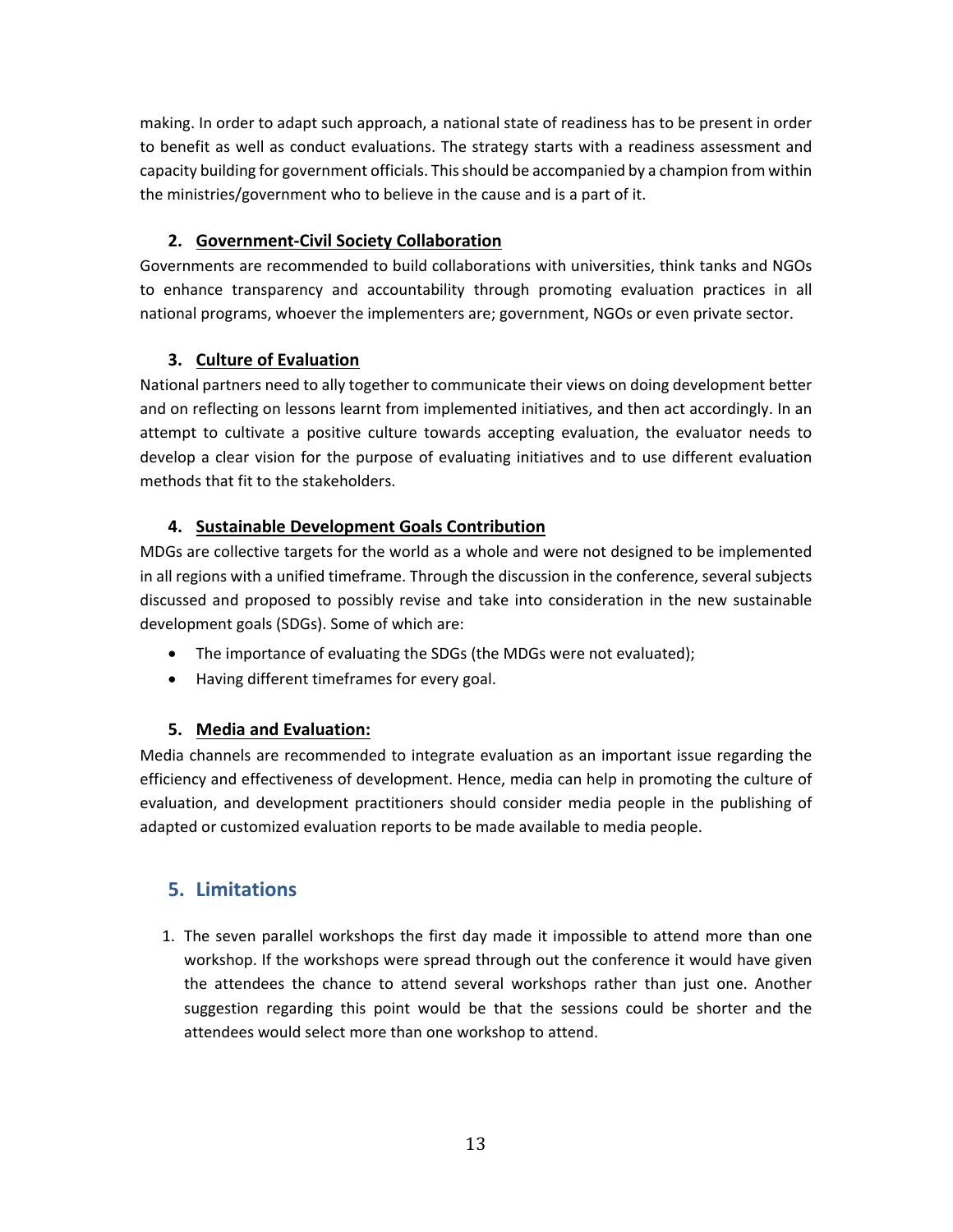- 2. There was a general confusion regarding the workshops that were related to impact evaluation due to the naming of the sessions and a number of attendees attended the wrong workshop.
- 3. In order for the conference to have a greater impact on the policy makers and society, media coverage should be present throughout the conference.
- 4. No high level key officials attended the conference. We strongly recommend that government key officials and influential policy makers engage in such initiatives to raise awareness, promote and build liaison with the government and public sector at large.
- 5. A clear vision with goals, outputs and outcomes was not formulated and agreed upon as a benchmark to evaluate the following year's performance in the proceeding conference.

#### <span id="page-13-0"></span>**6. ANNEXES**

#### <span id="page-13-1"></span>**Conference Agenda**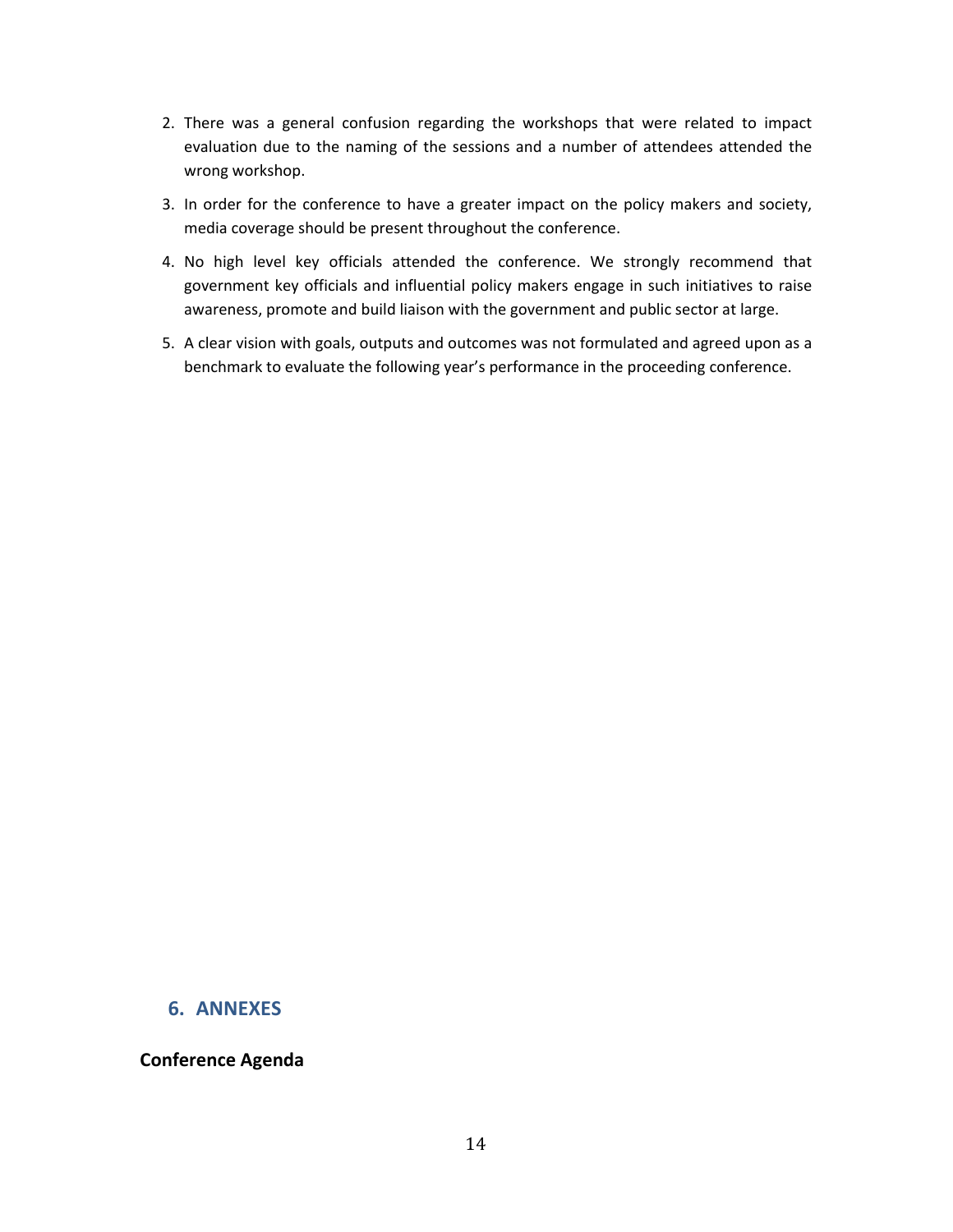| <b>Time</b>        | Tuesday                                                                                                                                                                                                                                                        | Wednesday                                                                                                                                                                                                                                                                       | Thursday                                                                                                                              |
|--------------------|----------------------------------------------------------------------------------------------------------------------------------------------------------------------------------------------------------------------------------------------------------------|---------------------------------------------------------------------------------------------------------------------------------------------------------------------------------------------------------------------------------------------------------------------------------|---------------------------------------------------------------------------------------------------------------------------------------|
|                    | Feb <sub>24</sub>                                                                                                                                                                                                                                              | <b>Feb 25</b>                                                                                                                                                                                                                                                                   | Feb <sub>26</sub>                                                                                                                     |
| $9:00++-$<br>11:00 | <b>Opening Session</b><br><b>Opening remarks and welcoming of</b>                                                                                                                                                                                              | Session 3: The Big data vs. Small<br>Data debate and how to position                                                                                                                                                                                                            | <b>EvalMENA</b><br>business                                                                                                           |
|                    | participants (Nivine El Kabbag, EREN<br>Chair)                                                                                                                                                                                                                 | MENA?<br>Keynote Speakers:<br>Howard White, Executive                                                                                                                                                                                                                           | meeting<br>Introduction to<br>the                                                                                                     |
|                    | Putting the workshop in context:<br><b>MENA</b><br>region<br>celebrates<br>The<br>EvalYear'<br>2015<br>(ZiadMoussa,<br>of<br>EvalMENA<br>Moderator<br>and<br>President of IOCE)<br>The role of M&E in administrative<br>reform<br>and<br>in<br>supporting      | Director<br>3IE.<br>(International<br>Initiative<br>for Impact Evaluation)<br>Larry Bremer, President<br>$(2013 - 2014)$<br>Canadian<br><b>Evaluation Association</b><br>Discussant 1: Bruce Currie Alder,<br>Director of IDRC MERO office<br>Discussant 2: Discussant from the | <b>EvalPartners</b><br>Task Forces (EP<br>Co-chair<br>Natalia<br>and<br>task forces co-<br>chairs<br>still<br>in<br>present<br>Cairo) |
|                    | accountability (H.E the Minister of<br>Administrative<br>Planning<br>and<br>Reform)                                                                                                                                                                            | Ministry of Planning, Monitoring<br>and Administrative Development<br>(TBC)                                                                                                                                                                                                     | Setting<br>a<br>MENA-wide<br>agenda<br>of<br>EvlYear'2015                                                                             |
|                    | <b>Challenges</b><br>Mainstreaming<br>of<br>Evaluation in the Public Sector (H.E.<br>Minister of Social Solidarity)                                                                                                                                            | The data case in MENA: the<br><b>Evaluation</b><br>database<br>enhancement project                                                                                                                                                                                              | events (group<br>work<br>per<br>country<br>leading to a                                                                               |
|                    | Keynote address: Marco Segone<br>(EvalPartners Co-chair, UNEG Chair)<br>• Lighting the evaluation torch: youth<br>evaluators from EREN                                                                                                                         | Bitar, President of the<br>Khalil<br>Palestinian Evaluation Association<br>and Amjad Attar, President of<br>EvalJordan                                                                                                                                                          | schedule to be<br>reinforced<br>during<br>the<br>year)                                                                                |
| 11:00-11:30        | <b>Break</b>                                                                                                                                                                                                                                                   |                                                                                                                                                                                                                                                                                 |                                                                                                                                       |
| $11:30-$<br>13:30  | Session 1: Bridging the gap between the $\vert$ Session 4: Multiple partnerships<br>evaluation community and policy makers<br>(Session Chair: MP Kabir Hashim, Minister<br>of Highways and Investment promotion in<br>Sri Lanka, Chair of the Parliamentarians | <b>EvaPartners</b><br>(Plenary<br>towards<br>then 3 Parallel Sessions)<br>EREN/ESDUP2P Case on Media                                                                                                                                                                            | Review of the<br>advancement<br>of the peer to<br>peer projects<br>Election<br>οf                                                     |
|                    | Forum on Development Evaluation)<br>Video highlighting the adoption<br>of EvalYear'2015 at the UN<br><b>General Assembly</b>                                                                                                                                   | <b>Promoting Culture of Evaluation in</b><br>Arab<br>Countries,<br>the<br>Cairo<br>University or Journalism Syndicate<br>Presentation of the EvalGender+                                                                                                                        | standing<br>committees<br>and<br>new<br>governance<br>team                                                                            |
|                    | Central question: How can we mobilize<br>the 22 Arab Countries to support<br>practices<br>national<br><b>Evaluation</b><br>in<br>programs and public policies like the                                                                                         | Initiative: Mona Selim, UNWOMEN<br>regional Office, Cairo<br>EvalYouth in MENA: the<br>Egyptian<br>experience in<br>working<br>with<br>young                                                                                                                                    |                                                                                                                                       |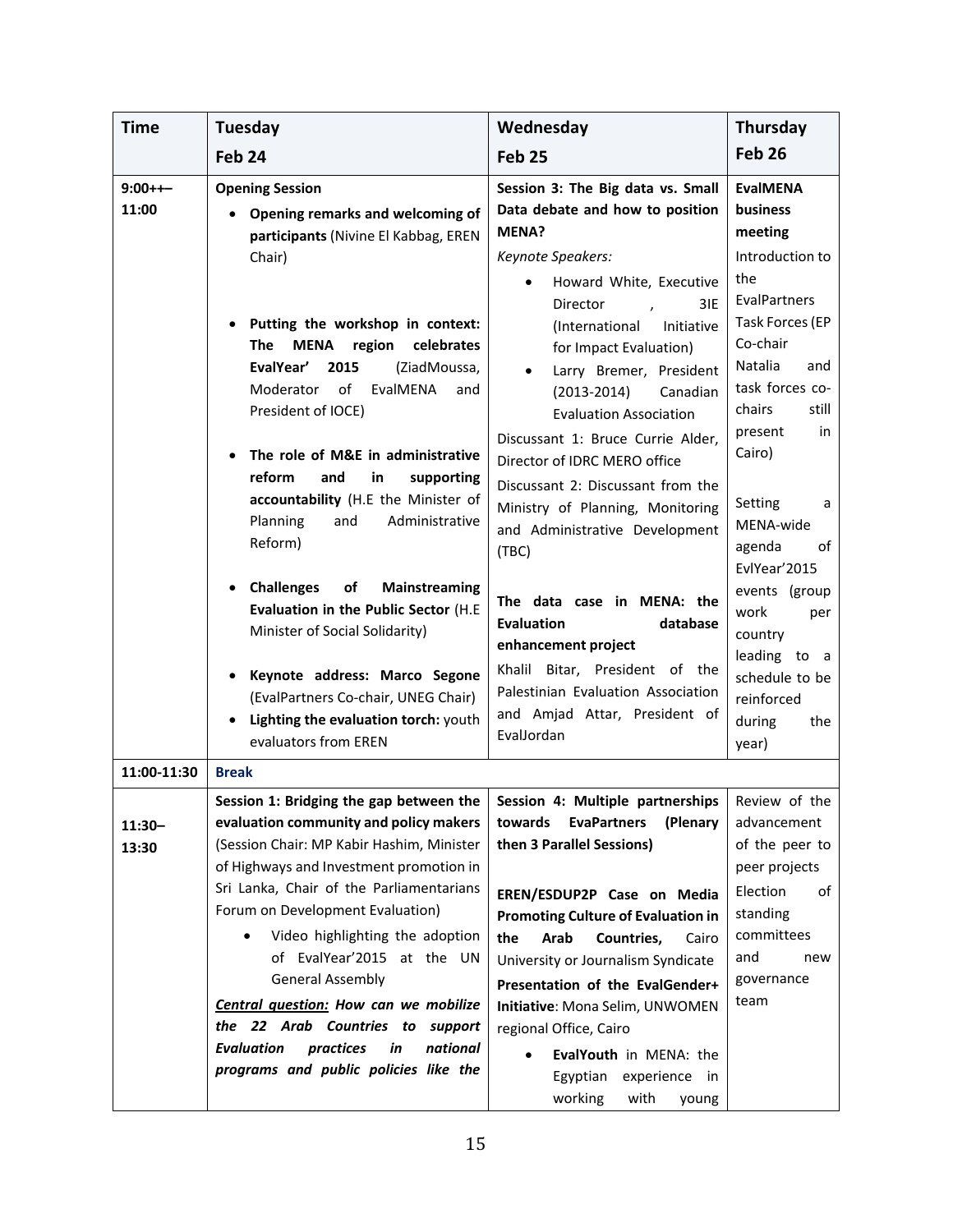| 13:30-15:00 | mobilization we have seen<br>around<br><b>EvalYear?</b><br>Policy makers response: Hind El<br>Fayez, member of parliament -<br>Jordan<br><b>VOPES</b><br>Jamal<br>response:<br>Ramadane, President Moroccan<br><b>Evaluation Association</b><br><b>Development Agencies</b><br>Arab<br>response: Mr. Khaled Al Aboodi,<br>CEO of the ICD (member of the<br>Development<br>Islamic<br>Bank<br>group)<br><b>International</b><br><b>Development</b><br>agencies<br>Dr.<br>response:<br>Roumiana Gantcheva, Regional<br>M&E Chief, UNICEF MENARO<br><b>Civil</b><br><b>Society</b><br><b>Organizations</b><br>Ibrahim<br>Makram,<br>response:<br>Senior Director of Development<br>Coptic<br>Evangelical<br>in<br>Organization for Social Services.<br>Research<br>organizations<br>and<br>academia<br>response,<br>Ghada<br>Moussa, Head of Governance<br>Center, Ministry of State of<br>Administrative Development &<br><b>EREN Board Member</b><br>Discussant:<br>Arab<br>League<br>representative (tbc)<br>Lunch | evaluators<br>(Youssef<br>Wardani, Deputy Minister<br>of Youth, Egypt) - Session<br>Chair: AwnyAmer, IDEAS<br>and EREN Board Member<br>EvalGender in MENA: A<br>roadmap<br>towards<br>integrating<br>the<br>EvalGender<br>initiative<br>(FatmaKhafagi,<br>Gender<br>Activist and Senior Policy<br>Advisor<br>Women's<br>on<br>Rights) - Session Chair:<br>Maha El-Said, EREN board<br>member<br>&<br>Gender<br>Advisor)<br>Is EvalMedia a possibility:<br>Tania AwadGhorra, new<br>anchor LBCI, and Hanadi El<br>Senior<br>Dayri<br>reporter,<br>Annahar<br>newspaper<br>(Osama Kamal, Director<br>of TV<br>presenter<br>and<br>Program 360)<br>Session<br>Chair: TBC |  |
|-------------|--------------------------------------------------------------------------------------------------------------------------------------------------------------------------------------------------------------------------------------------------------------------------------------------------------------------------------------------------------------------------------------------------------------------------------------------------------------------------------------------------------------------------------------------------------------------------------------------------------------------------------------------------------------------------------------------------------------------------------------------------------------------------------------------------------------------------------------------------------------------------------------------------------------------------------------------------------------------------------------------------------------------|-----------------------------------------------------------------------------------------------------------------------------------------------------------------------------------------------------------------------------------------------------------------------------------------------------------------------------------------------------------------------------------------------------------------------------------------------------------------------------------------------------------------------------------------------------------------------------------------------------------------------------------------------------------------------|--|
| 15:00-16:30 | Session 2: MENA priorities for the 2016-<br>2020 Evaluation agenda<br>Summary of the findings<br>of the<br>EvalPartners online consultations(Asela<br>Kalugampitiya, EvalPartners coordinator)<br>EREN Case of Integrating Evaluation in<br><b>Legislative Bodies: Methods and Tools.</b><br>Aly El-Sawy, Consultant at Parliamentary<br>Think Tank (TBC)                                                                                                                                                                                                                                                                                                                                                                                                                                                                                                                                                                                                                                                          | Session 5: Towards a strategy for<br>mainstreaming<br>evaluation<br>in<br><b>Sustainable Development Goals in</b><br><b>MENA</b><br><b>Presentation of the SDGs</b><br>$\bullet$<br>and how they replace the<br>Mohammad<br>MDGs.<br>HediManai (Tunisia)<br>The current Indicators<br>$\bullet$<br>and<br>monitoring                                                                                                                                                                                                                                                                                                                                                  |  |